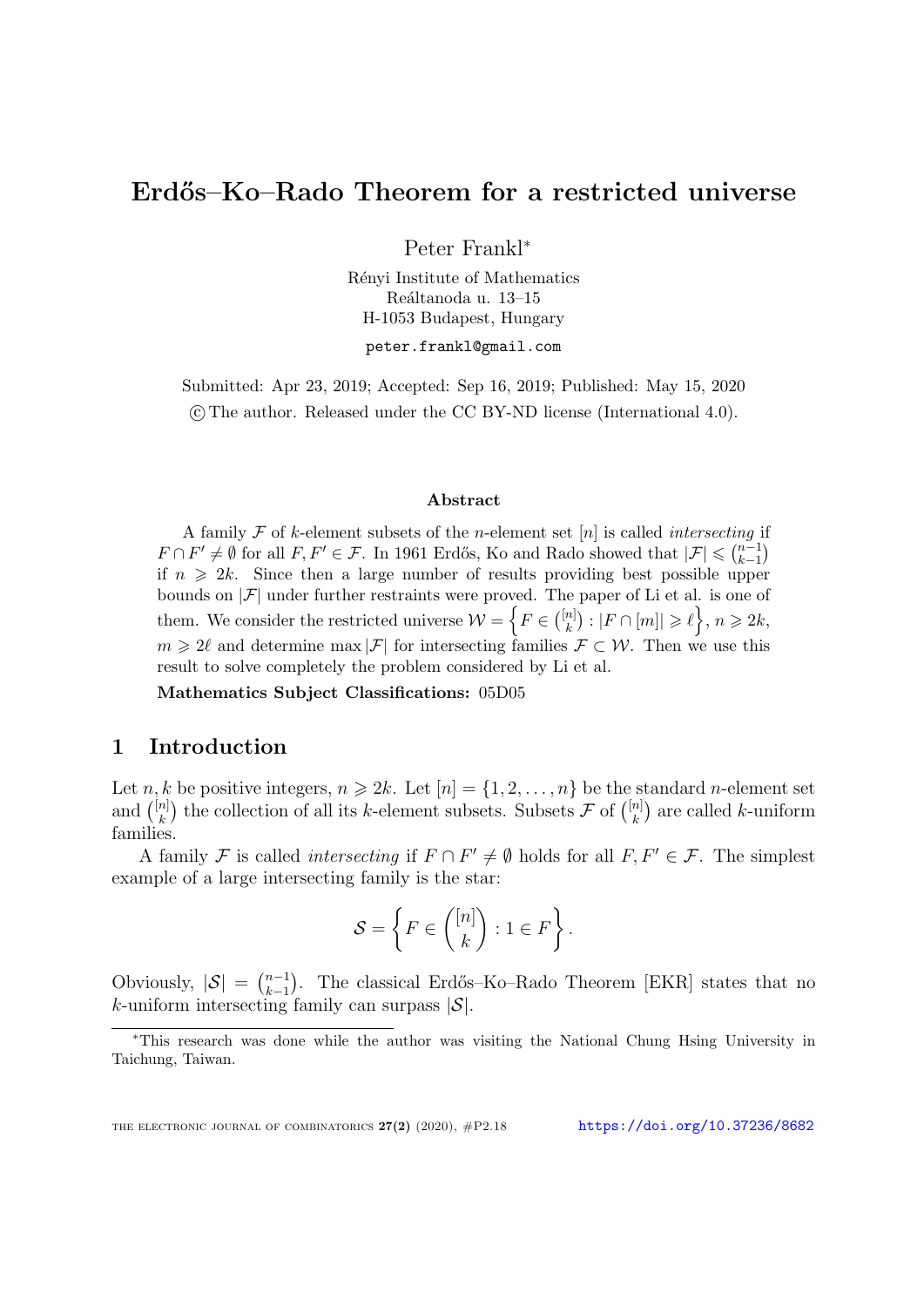Hilton and Milner  $\text{[HM]}$  $\text{[HM]}$  $\text{[HM]}$  showed that for  $n > 2k$  up to isomorphism the star is the unique maximal family. The Erdős–Ko–Rado Theorem was the origin of a lot of research, there are many papers strengthening, generalizing or extending it. We refer the interested reader to the recent monograph by Gerbner and Patkos [\[GP\]](#page-4-2).

Motivated by a paper of Li, Chen, Huang and Li [\[LCHL\]](#page-4-3) we consider the following problem.

Let  $(m, \ell)$  be a pair of integers,  $m \geq 2\ell > 0$ . Let us consider

$$
\mathcal{W} = \left\{ G \in \binom{[n]}{k} : |G \cap [m]| \geq \ell \right\}.
$$

In order to guarantee that W is not empty, we suppose that  $k \geq \ell$ . Since increasing m beyond n does not change  $W$ , we suppose  $n \geq m$  as well. Whenever we need to stress the parameters, we write  $\mathcal{W}(n, k, m, \ell)$  instead of the short form W. We call W the restricted universe.

**Definition 1.** Let  $g(n, k, m, \ell)$  denote the maximum of  $|\mathcal{F}|$  where  $\mathcal{F} \subset \mathcal{W}(n, k, m, \ell)$  is intersecting. Let us define the *restricted star*  $\mathcal{R} = \mathcal{R}(n, k, m, \ell)$  by  $\mathcal{R} = \mathcal{S} \cap \mathcal{W}$ , that is,

<span id="page-1-0"></span>
$$
\mathcal{R} = \left\{ R \in \binom{[n]}{k} : 1 \in R, |R \cap [m]| \geq \ell \right\}.
$$

For the case  $m \geq k + \ell$  we are going to show that

$$
(1) \t g(n,k,m,\ell) = |\mathcal{R}|.
$$

In the case  $m \leq k + \ell - 1$  one can add further sets to R. Define  $t = m + 1 - \ell$  and note  $\ell < t \leq k$  (the first part follows from  $m \geq 2\ell$ ). Define

<span id="page-1-2"></span>
$$
\mathcal{P} = \{ P \in \mathcal{W} : |P \cap [m]| \geq t \}, \quad \mathcal{P}_0 = \{ P \in \mathcal{P} : 1 \notin P \}.
$$

Then  $|\mathcal{R} \cup \mathcal{P}| = |\mathcal{R}| + |\mathcal{P}_0|$  and  $\mathcal{R} \cup \mathcal{P}$  is still intersecting. Indeed, if  $R \in \mathcal{R}, P \in \mathcal{P}$ , then  $\ell+t > m$  implies  $R \cap P \cap [m] \neq \emptyset$ . For  $P, P' \in \mathcal{P}$  the same follows from  $t+t > \ell+t > m$ .

Our main result is the following

<span id="page-1-1"></span>**Theorem 2.** Let  $n, k, m, \ell$  satisfy  $n \geq 2k, m \geq 2\ell, n \geq m, k \geq \ell \geq 1$ . Then either  $m \geq k + \ell$  and [\(1\)](#page-1-0) holds or  $m < k + \ell$  and

(2) 
$$
g(n,k,m,\ell) = |\mathcal{R} \cup \mathcal{P}_0|.
$$

We prove Theorem [2](#page-1-1) in Section [2.](#page-2-0) In Section 3 we use it for the complete solution of the following problem that was raised in [\[LCHL\]](#page-4-3).

**Definition 3.** Let  $n, m, k$  be positive integers,  $n \geq 2k > m \geq k$ . A family  $\mathcal{F} \subset \binom{[n]}{k}$  $\binom{n}{k}$ is called *m*-complete if  $\binom{[m]}{k}$  $\binom{[m]}{k} \subset \mathcal{F}$ . Let  $h(n, m, k)$  denote  $\max\{| \mathcal{F} | : \mathcal{F} \subset \binom{[n]}{k} \}$  $\binom{n}{k},~$   $\mathcal F~$  is intersecting and m-complete. For  $m = k$  and  $k + 1$  the Erdős–Ko–Rado Theorem and the Hilton–Milner Theorem, respectively, give the answer:

$$
h(n,k,k) = {n-1 \choose k-1}, \quad h(n,k+1,k) = {n-1 \choose k-1} - {n-k-1 \choose k-1} + 1.
$$

THE ELECTRONIC JOURNAL OF COMBINATORICS  $27(2)$  (2020),  $\#P2.18$  2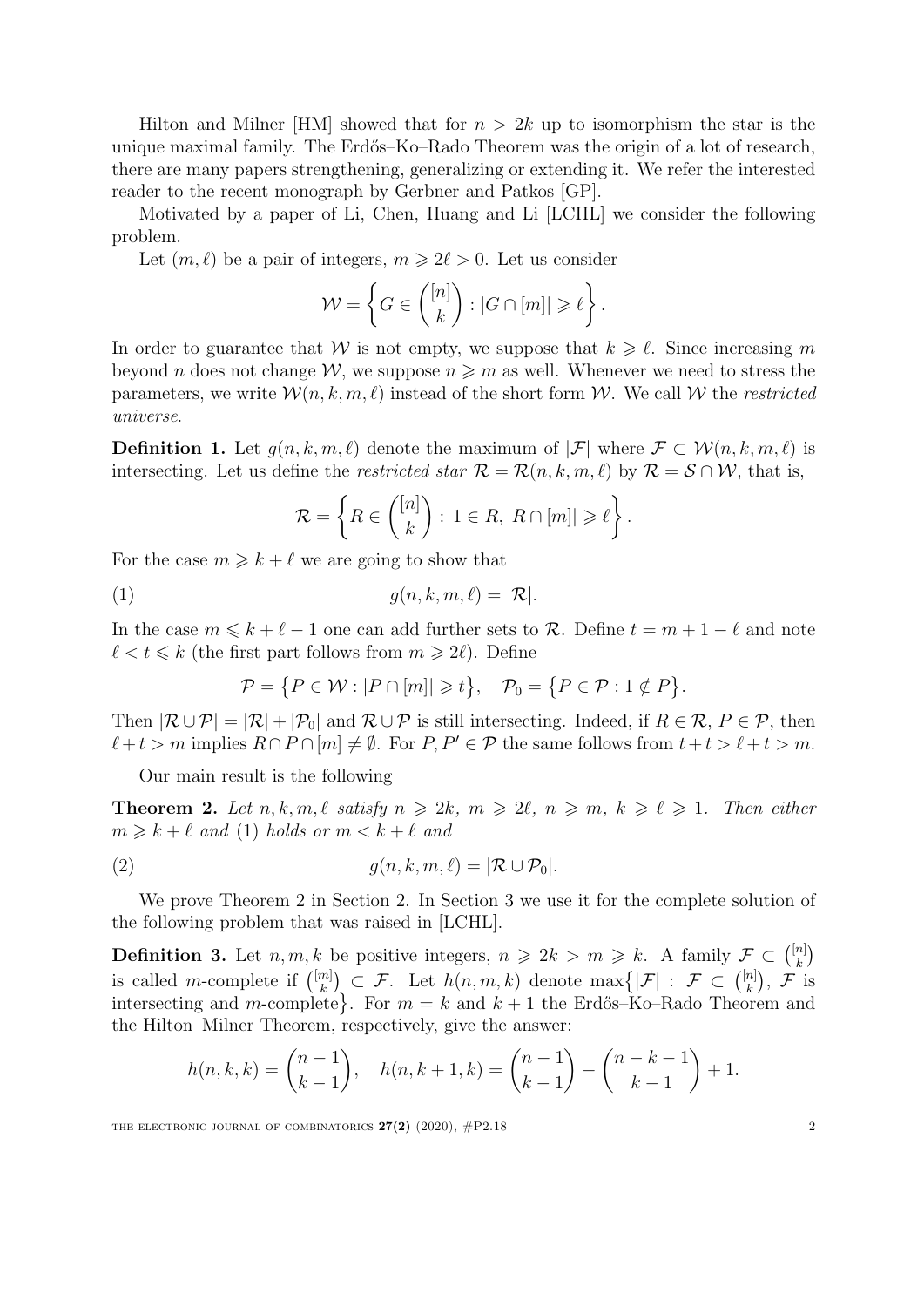<span id="page-2-3"></span><span id="page-2-1"></span>**Theorem 4.** If  $n \geq 2k > m \geq k$ , then

(3) 
$$
h(n,m,k) = {m \choose k} + \sum_{m-k+1 \leq i \leq k-1} {m-1 \choose i-1} {n-m \choose k-i}.
$$

We should mention that Li, Chen, Huang and Li [\[LCHL\]](#page-4-3) determined  $h(n, m, k)$  for  $n > n_0(k)$  and also for  $m = 2k - 1, 2k - 2, 2k - 3$ . Their construction corresponding to [\(3\)](#page-2-1) is

$$
\mathcal{H}(n,m,k) = \binom{[m]}{k} \cup \left\{ H \in \binom{[n]}{k} : 1 \in H, m-k+1 \leq |H \cap [m]| \leq k-1 \right\}.
$$

## <span id="page-2-0"></span>2 The proof of Theorem [2](#page-1-1)

We are going to apply induction on n. The base of the induction is the case  $n = 2k$ .

In the non-restricted universe,  $\binom{[2k]}{k}$  $\binom{2k}{k}$  the Erdős–Ko–Rado Theorem gives the upper bound  $\binom{2k-1}{k-1}$  $\binom{2k-1}{k-1} = \binom{2k}{k}$  $\binom{2k}{k}$  / 2. The proof is very easy. Partition  $\binom{[2k]}{k}$  $\binom{2k}{k}$  into  $\binom{2k-1}{k-1}$  $\binom{2k-1}{k-1}$  complementary pairs  $(U, V)$ , that is  $|U| = |V| = k$  and  $U = [2k] \setminus V$ . Note that at most one of the two sets can be a member of an intersecting family.

Since the upper bound  $\binom{2k-1}{k-1}$  $\binom{2k-1}{k-1}$  is still valid in the restricted universe, we just have to show that our constructions match this bound. That is, for every complementary pair  $(U, V)$  one of the sets is in our family. By symmetry assume  $1 \in U$ . If  $m \geq k + \ell$ , then  $U \cup V = [2k] \supset [m]$  and  $|V| = k$  imply

$$
|U \cap [m]| \geq m - k \geq \ell, \text{ i.e., } U \in \mathcal{R}.
$$

Let  $m \leq k + \ell - 1$ . If  $|U \cap [m]| \geq \ell$ , then  $U \in \mathcal{R}$ . If  $|U \cap [m]| \leq \ell - 1$ , then  $[m] \subset U \cup V$ implies  $|V \cap [m]| \geq m - \ell + 1 = t$ , i.e.,  $V \in \mathcal{P}$ . This concludes the proof of [\(1\)](#page-1-0) and [\(2\)](#page-1-2) for the case  $n = 2k$ .

In the induction step we are going to prove [\(1\)](#page-1-0) and [\(2\)](#page-1-2) for the pair  $(n+1, k)$  assuming its validity for the pairs  $(n, k)$  and  $(n, k - 1)$ . Formally there could be a problem in the case  $k = \ell$ , because  $k - 1$  is no longer greater or equal to  $\ell$ . However, if  $k = \ell$ , then our restricted universe is simply  $\binom{[m]}{k}$  $\binom{m}{k}$  and [\(1\)](#page-1-0) directly follows from the Erdős–Ko–Rado Theorem. Thus we assume  $k > \ell$  in the sequel.

The inductive step is fairly simple, however it relies on shifting, an operation on families that was introduced by Erdős, Ko and Rado [\[EKR\]](#page-4-0). To keep this paper short let us refer to [\[F87\]](#page-4-4) for the details concerning shifting. The point is that this operation does not destroy the intersecting property and it maintains the property  $|F \cap [m]| \geq \ell$  as well. Applying it repeatedly eventually produces a family  $\mathcal F$  with the following property.

<span id="page-2-2"></span>(4) Whenever 
$$
F \in \mathcal{F}
$$
,  $1 \le i < j \le n$  and  $F \cap \{i, j\} = \{j\}$ ,  
then the set  $(F \setminus \{j\}) \cup \{i\}$  is also in  $\mathcal{F}$ .

Families satisfying [\(4\)](#page-2-2) are called shifted. In view of the above discussion, in proving Theorem [2](#page-1-1) we may assume that the intersecting family  $\mathcal{F} \subset \mathcal{W}$  is shifted. Shifted families have many useful properties but we only need one, namely Claim [5](#page-3-0) below.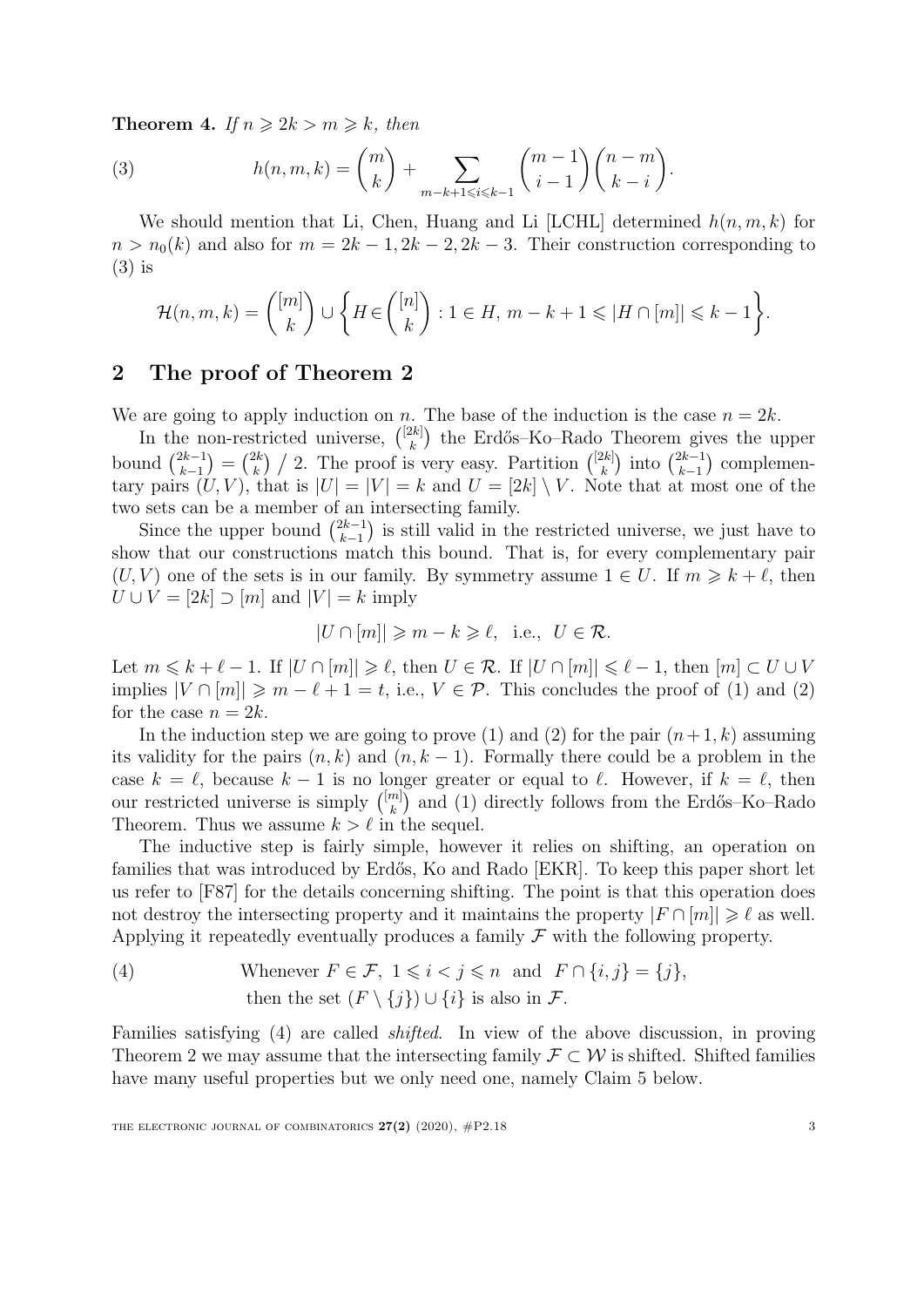Recall the standard definitions

$$
\mathcal{F}(i) = \{F \setminus \{i\} : i \in F \in \mathcal{F}\}, \ \mathcal{F}(\overline{i}) = \{F \in \mathcal{F} : i \notin F\}.
$$

The equality

$$
|\mathcal{F}| = |\mathcal{F}(i)| + |\mathcal{F}(\overline{i})|
$$

should be obvious. Since  $\mathcal{F}(\bar{i}) \subset \mathcal{F}, \mathcal{F}(\bar{i})$  is intersecting.

<span id="page-3-0"></span>Claim 5 ([\[EKR\]](#page-4-0)). If  $\mathcal{F} \subset \binom{[n+1]}{k}$  $\binom{+1}{k}$  is shifted and intersecting,  $n + 1 \geqslant 2k$ , then  $\mathcal{F}(n + 1)$ is intersecting as well.

*Proof.* Let  $G, G' \in \mathcal{F}(n+1)$ . Since  $|G| + |G'| = 2(k-1) < n$ , we can choose  $i \in [n]$  such that  $i \notin G \cup G'$ . Set  $F = G \cup \{n+1\}$ ,  $F' = G' \cup \{i\}$ . Now  $F \in \mathcal{F}$  by definition and  $F' \in \mathcal{F}$  by [\(4\)](#page-2-2). Noting  $F \cap F' = G \cap G'$ , the statement follows.  $\Box$ 

Now we are ready to prove the induction step.

<span id="page-3-2"></span>**Lemma 6.** If  $n \geq m$ , then

(5) 
$$
|\mathcal{F}| \leqslant g(n,k,m,\ell) + g(n,k-1,m,\ell).
$$

*Proof.* Let  $\mathcal{F} \subset \mathcal{W}(n+1,k,m,\ell)$  be intersecting. Because of  $n \geq m$  both  $\mathcal{F}(n+1) \subset$  $W(n, k, m, \ell)$  and  $\mathcal{F}(n + 1) \subset \mathcal{W}(n, k - 1, m, \ell)$  hold. In view of Claim [5](#page-3-0) they are both intersecting. Consequently,

<span id="page-3-1"></span>
$$
|\mathcal{F}(\overline{n+1})| \leqslant g(n,k,m,\ell), \quad |\mathcal{F}(n+1)| \leqslant g(n,k-1,m,\ell).
$$

These two inequalities imply [\(5\)](#page-3-1).

What about the case  $n + 1 = m$ ? Fortunately, in this case  $k \geq \ell$  implies  $W(n +$  $1, k, n + 1, \ell$  =  $\binom{[n+1]}{k}$  $\binom{+1}{k}$  and the statement of Theorem [2](#page-1-1) follows directly from the Erdős– Ko–Rado Theorem. Thus we may assume both  $n > m$  and  $k > \ell$ . By Lemma [6,](#page-3-2) to conclude the proof in these cases the only thing that we have to show is that for the families  $\mathcal{F} = \mathcal{R}(n+1,k,m,\ell)$  or  $\mathcal{F} = \mathcal{R}(n+1,k,m,\ell) \cup \mathcal{P}_0(n+1,k,m,\ell)$ 

$$
|\mathcal{F}(\overline{n+1})| = g(n, k, m, \ell) \text{ and}
$$
  

$$
|\mathcal{F}(n+1)| = g(n, k-1, m, \ell).
$$

However, both these facts are immediate from the definitions of  $\mathcal{R}$  and  $\mathcal{P}_0$ . The only case that needs a slight verification is  $\mathcal{P}_0 = \mathcal{P}_0(n+1, k, m, \ell)$ . Recall that  $t = m + 1 - \ell$ is independent of k and

$$
\mathcal{P}_0 = \left\{ P \in \binom{[n+1]}{k} : 1 \notin P, \ |P \cap [m]| \geq t \right\}.
$$

Consequently,

$$
\mathcal{P}_0(\overline{n+1}) = \left\{ P \in \binom{[n]}{k} : 1 \notin P, \ |P \cap [m]| \ge t \right\} = \mathcal{P}_0(n, k, m, \ell) \text{ and}
$$

$$
\mathcal{P}_0(n+1) = \left\{ P \in \binom{[n]}{k-1} : 1 \notin P, \ |P \cap [m]| \ge t \right\} = \mathcal{P}_0(n, k-1, m, \ell),
$$

where in the second inequality we used  $k - 1 \geq \ell$  also.

The proof of Theorem [2](#page-1-1) is complete.

THE ELECTRONIC JOURNAL OF COMBINATORICS  $27(2)$  (2020),  $\#P2.18$  4

 $\Box$